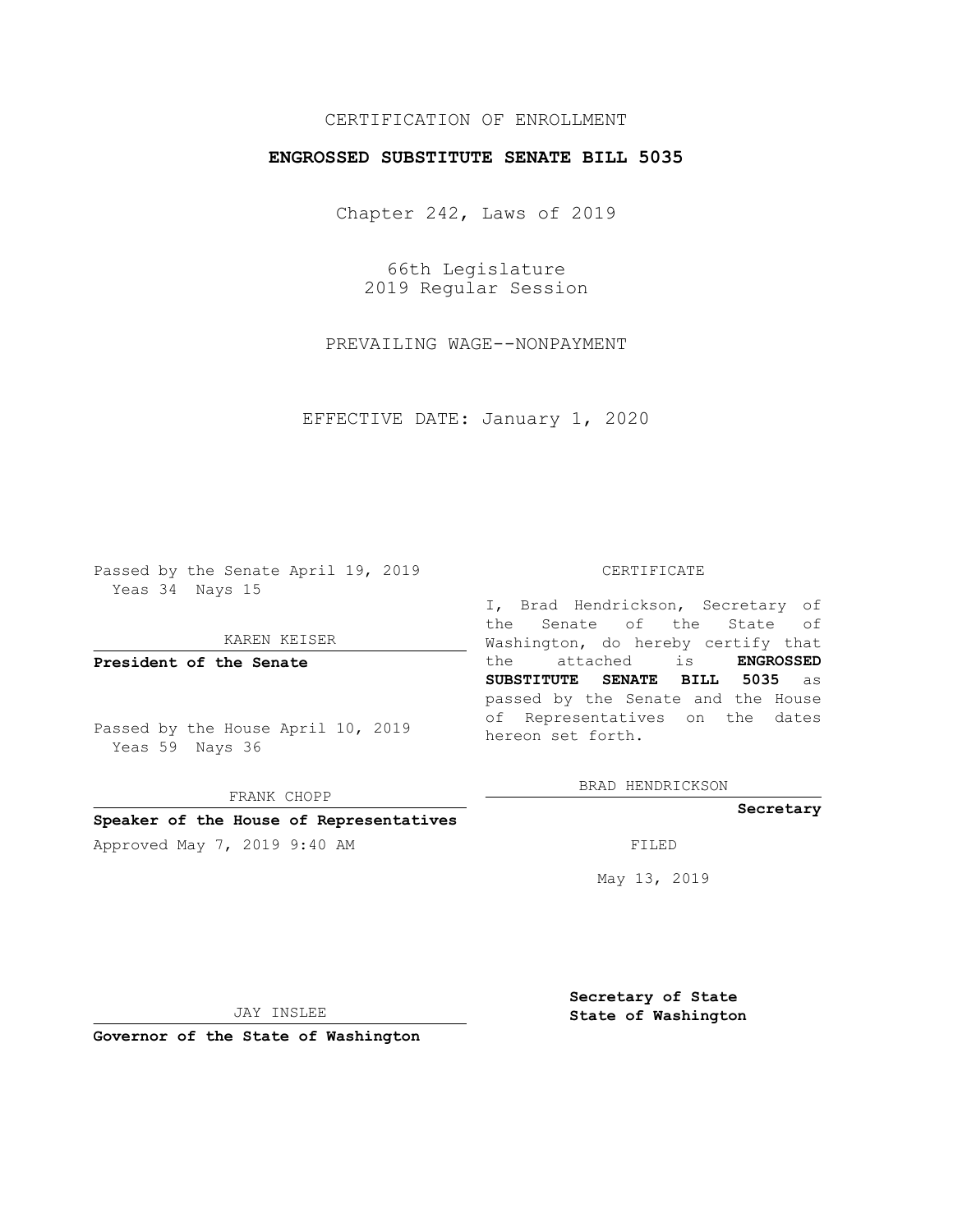### **ENGROSSED SUBSTITUTE SENATE BILL 5035**

AS AMENDED BY THE HOUSE

Passed Legislature - 2019 Regular Session

## **State of Washington 66th Legislature 2019 Regular Session**

**By** Senate Labor & Commerce (originally sponsored by Senators Saldaña, Hasegawa, Conway, Keiser, Wellman, and Kuderer; by request of Attorney General)

READ FIRST TIME 02/14/19.

 AN ACT Relating to enhancing the prevailing wage laws to ensure contractor and owner accountability and worker protection; amending RCW 39.12.010, 39.12.050, and 39.12.065; adding a new section to chapter 39.12 RCW; creating a new section; prescribing penalties; and 5 providing an effective date.

6 BE IT ENACTED BY THE LEGISLATURE OF THE STATE OF WASHINGTON:

# 7 NEW SECTION. **Sec. 1.** The legislature finds:

 (1) That from the shift in the 1980s from criminal to civil penalties for prevailing wage violations that the law needs some enhancements to effectively provide the department of labor and industries with the ability to utilize its civil remedies to both discourage and penalize repeat and willful violations of the law.

 (2) Revisions to chapter 39.12 RCW are long overdue and are necessary to appropriately address filing and reporting procedures and penalties, which are necessary to strengthen enforcement of and deterrence from repeat and/or willful violations of the chapter.

17 **Sec. 2.** RCW 39.12.010 and 1989 c 12 s 6 are each amended to read 18 as follows:

19 (1) The "prevailing rate of wage"((<del>, for the intents and purposes</del> 20 <del>of this chapter, shall be</del>)) is the rate of hourly wage, usual

p. 1 ESSB 5035.SL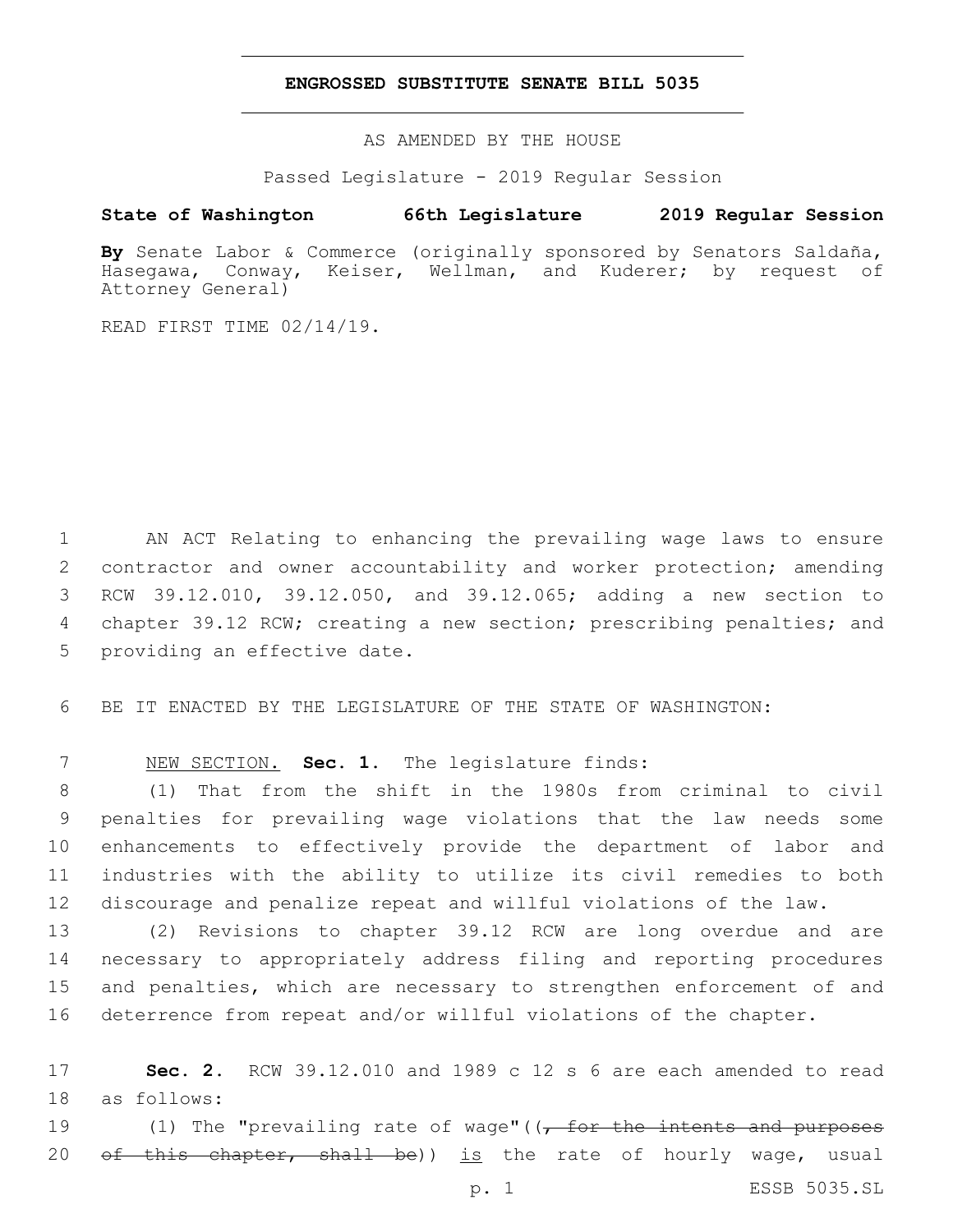benefits, and overtime paid in the locality, as hereinafter defined, to the majority of workers, laborers, or mechanics, in the same trade or occupation. In the event that there is not a majority in the same trade or occupation paid at the same rate, then the average rate of hourly wage and overtime paid to such laborers, workers, or mechanics 6 in the same trade or occupation (( $shall$  be)) is the prevailing rate. If the wage paid by any contractor or subcontractor to laborers, workers, or mechanics on any public work is based on some period of 9 time other than an hour, the hourly wage ((for the purposes of this 10 chapter shall be)) is mathematically determined by the number of 11 hours worked in such period of time.

12 (2) The "locality" ((for the purposes of this chapter shall be)) 13 is the largest city in the county wherein the physical work is being 14 performed.

15 (3) The "usual benefits" ((for the purposes of this chapter 16  $shall)$ ) includes the amount of:

 (a) The rate of contribution irrevocably made by a contractor or subcontractor to a trustee or to a third person pursuant to a fund, 19 plan, or program; and

20 (b) The rate of costs to the contractor or subcontractor<sub> $<sub>L</sub>$ </sub> which</sub> may be reasonably anticipated in providing benefits to workers, laborers, and mechanics pursuant to an enforceable commitment to carry out a financially responsible plan or program which was communicated in writing to the workers, laborers, and mechanics 25 affected, for medical or hospital care, pensions on retirement or death, compensation for injuries or illness resulting from occupational activity, or insurance to provide any of the foregoing, for unemployment benefits, life insurance, disability and sickness insurance, or accident insurance, for vacation and holiday pay, for defraying costs of apprenticeship or other similar programs, or for other bona fide fringe benefits, but only where the contractor or subcontractor is not required by other federal, state, or local law 33 to provide any of such benefits.

 (4) An "interested party" ((for the purposes of this chapter 35 shall)) includes a contractor, subcontractor, an employee of a contractor or subcontractor, an organization whose members' wages, benefits, and conditions of employment are affected by this chapter, and the director of labor and industries or the director's designee.

 (5) An "inadvertent filing or reporting error" is a mistake and is made notwithstanding the use of due care by the contractor,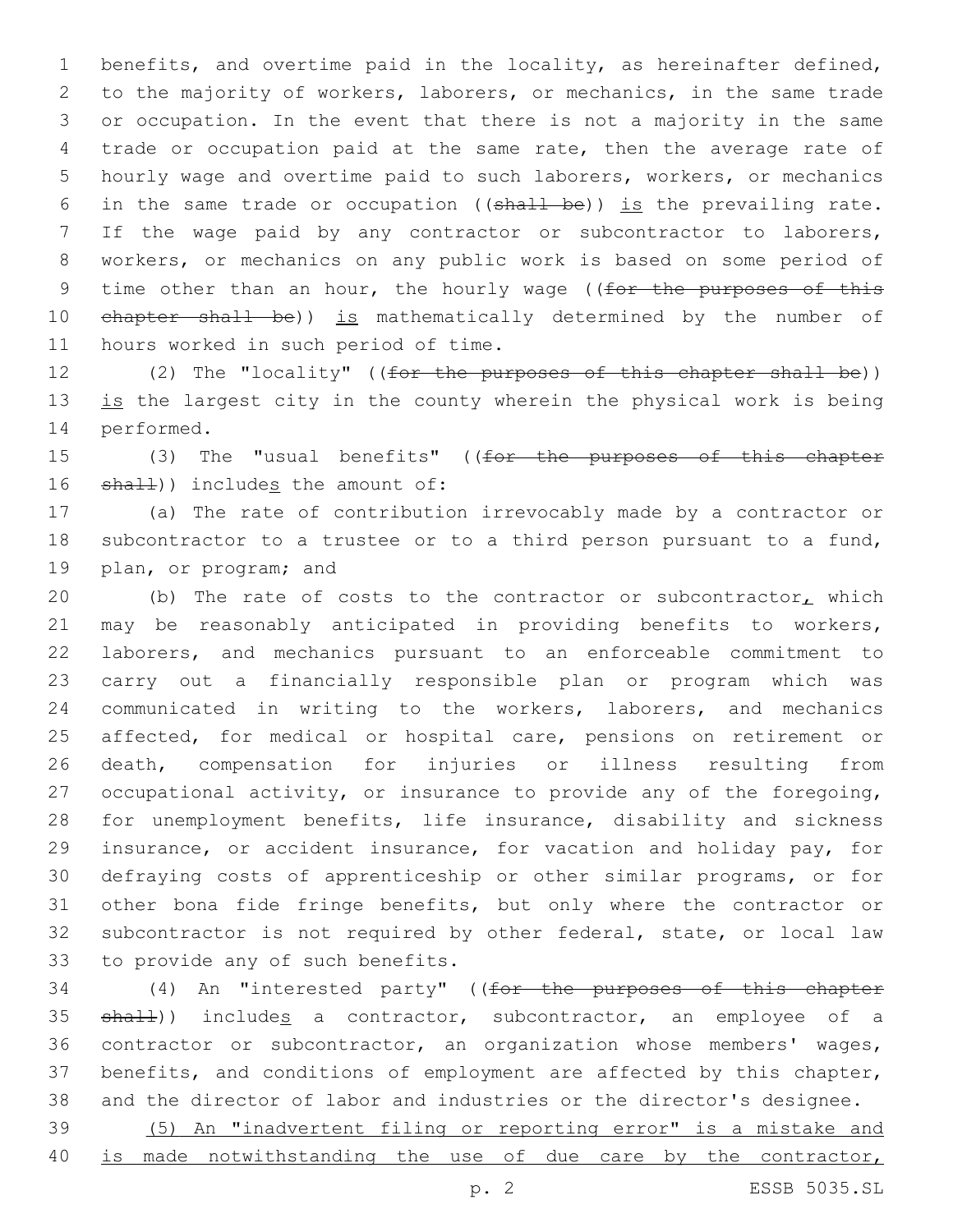subcontractor, or employer. An inadvertent filing or reporting error includes a contractor who, in good faith, relies on a written determination provided by the department of labor and industries and pays its workers, laborers, and mechanics accordingly, but is later found to have not paid the proper prevailing wage rate.

 (6) "Unpaid prevailing wages" or "unpaid wages" means the employer fails to pay all of the prevailing rate of wages owed for any workweek by the regularly established pay day for the period in 9 which the workweek ends. Every employer must pay all wages, other 10 than usual benefits, owing to its employees not less than once a month. Every employer must pay all usual benefits owing to its employees by the regularly established deadline for those benefits.

 (7) "Rate of contribution" means the effective annual rate of usual benefit contributions for all hours, public and private, worked 15 during the year by an employee (commonly referred to as **"annualization"** of benefits). The only exemption to the annualization 17 requirements is for defined contribution pension plans that have immediate participation and vesting.

 **Sec. 3.** RCW 39.12.050 and 2009 c 219 s 3 are each amended to 20 read as follows:

 (1) Any contractor or subcontractor who files a false statement 22 or fails to file any statement or record required to be filed or 23 fails to post a document required to be posted under this chapter and the rules adopted under this chapter, shall, after a determination to that effect has been issued by the director after hearing under chapter 34.05 RCW, forfeit as a civil penalty the sum of five hundred 27 dollars for each false filing or failure to file or post, and shall not be permitted to bid, or have a bid considered, on any public works contract until the penalty has been paid in full to the 30 director. The civil penalty under this subsection ((shall)) does not apply to a violation determined by the director to be an inadvertent filing or reporting error. The burden of proving, by a preponderance of the evidence, that an error is inadvertent rests with the contractor or subcontractor charged with the error. Civil penalties shall be deposited in the public works administration account.

 To the extent that a contractor or subcontractor has not paid wages at the rate due pursuant to RCW 39.12.020, and a finding to that effect has been made as provided by this subsection, such unpaid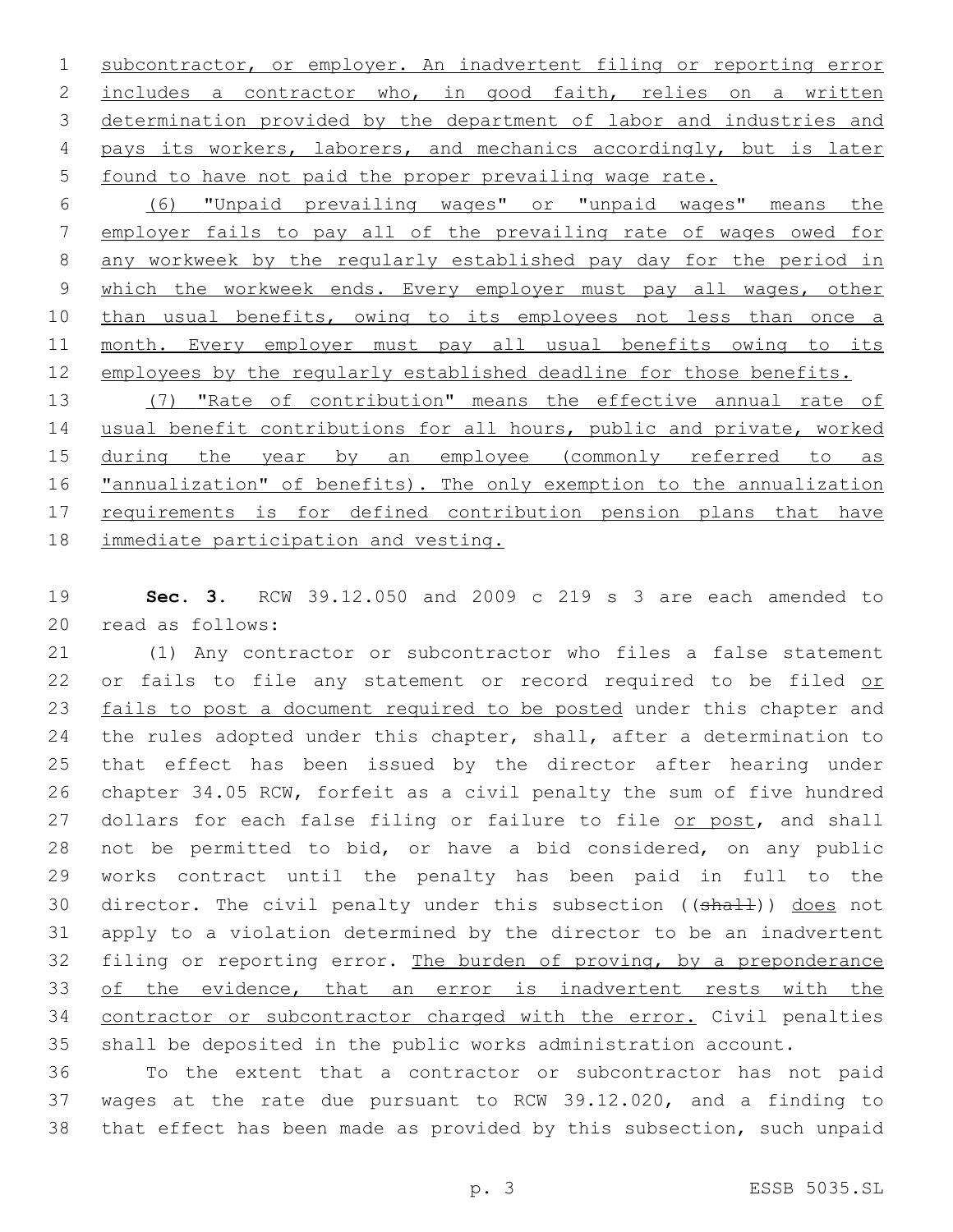1 wages ((shall)) constitute a lien against the bonds and retainage as provided in RCW 18.27.040, 19.28.041, 39.08.010, and 60.28.011.

 (2) If a contractor or subcontractor is found to have violated the provisions of subsection (1) of this section for a second time 5 within a five year period, the contractor or subcontractor ((shall be)) is subject to the sanctions prescribed in subsection (1) of this section and shall not be allowed to bid on any public works contract 8 for one year. The one year period ((shall)) runs from the date of notice by the director of the determination of noncompliance. When an appeal is taken from the director's determination, the one year 11 period ((shall)) commences from the date ((of the final determination 12 of the appeal)) the notice of violation becomes final.

 The director shall issue his or her findings that a contractor or subcontractor has violated the provisions of this subsection after a 15 hearing held subject to the provisions of chapter 34.05 RCW, unless a notice of violation is not timely appealed. A notice of violation not timely appealed is final and binding, and not subject to further 18 appeal.

 **Sec. 4.** RCW 39.12.065 and 2009 c 219 s 4 are each amended to 20 read as follows:

 (1) Upon complaint by an interested party, the director of labor and industries shall cause an investigation to be made to determine whether there has been compliance with this chapter and the rules 24 adopted hereunder, and if the investigation indicates that a 25 violation may have occurred, the department of labor and industries may issue a notice of violation for unpaid wages, penalties, and 27 interest on all wages owed at one percent per month. A hearing shall be held following a timely appeal of the notice of violation in accordance with chapter 34.05 RCW. The director shall issue a written determination including his or her findings after the hearing unless a notice of violation is not timely appealed. A notice of violation not timely appealed is final and binding, and not subject to further appeal. A judicial appeal from the director's determination may be taken in accordance with chapter 34.05 RCW, with the prevailing party 35 entitled to recover reasonable costs and attorneys' fees.

 A complaint concerning nonpayment of the prevailing rate of wage shall be filed with the department of labor and industries no later 38 than  $((\text{thirty}))$  sixty days from the acceptance date of the public works project. The department may not charge a contractor or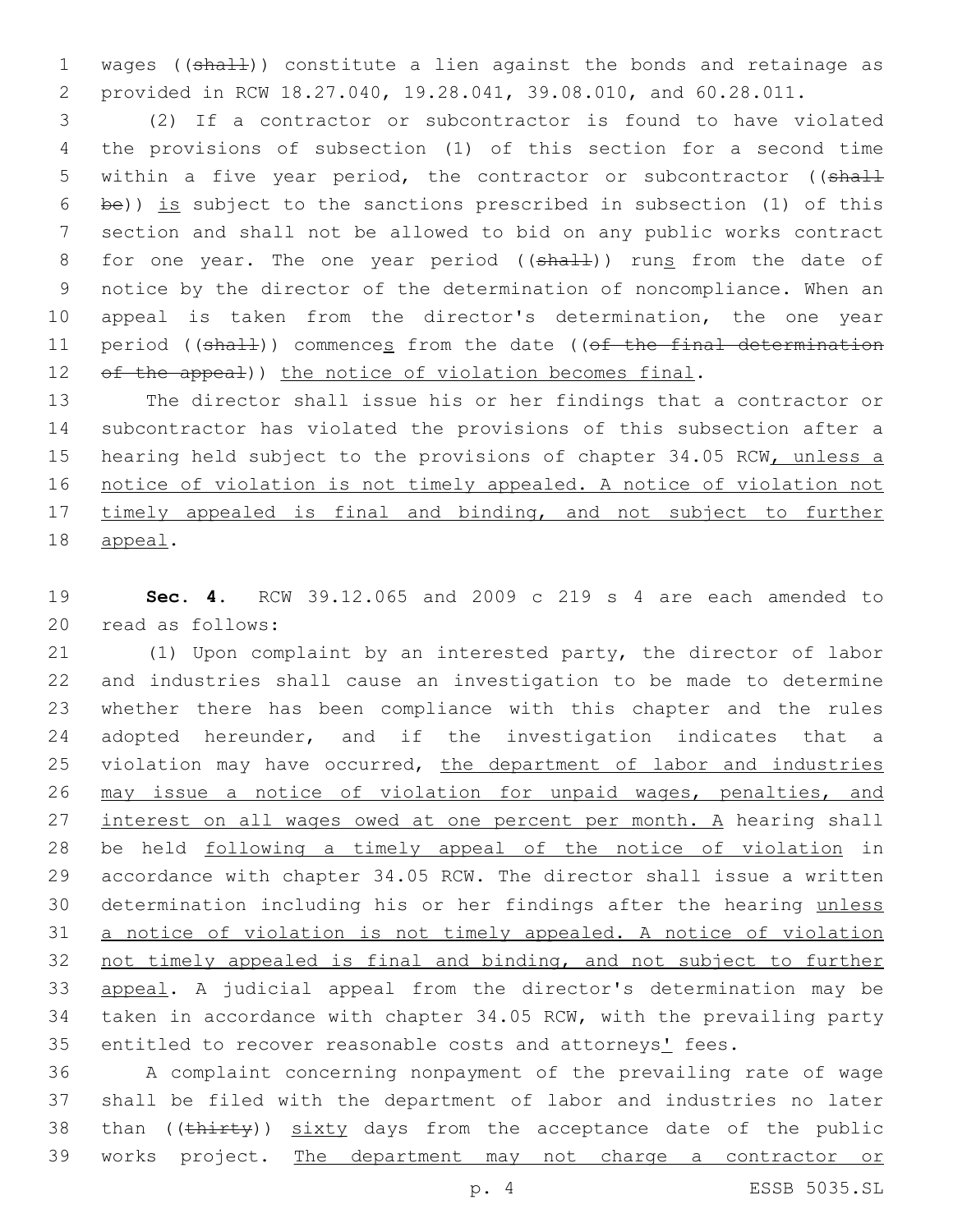subcontractor with a violation of this section when responding to a complaint filed after the sixty-day limit. The failure to timely file 3 such a complaint ((shall)) does not prohibit the department from investigating the matter and recovering unpaid wages for the worker(s) within two years from the acceptance of the public works contract. The department may not investigate or recover unpaid wages if the complaint is filed after two years from the acceptance of a public works contract. The failure to timely file such a complaint also does not prohibit a claimant from pursuing a private right of action against a contractor or subcontractor for unpaid prevailing wages. The remedy provided by this section is not exclusive and is 12 concurrent with any other remedy provided by law.

 (2) To the extent that a contractor or subcontractor has not paid the prevailing rate of wage under a determination issued as provided in subsection (1) of this section, the director shall notify the agency awarding the public works contract of the amount of the violation found, and the awarding agency shall withhold, or in the case of a bond, the director shall proceed against the bond in accordance with the applicable statute to recover, such amount from the following sources in the following order of priority until the 21 total of such amount is withheld:

 (a) The retainage or bond in lieu of retainage as provided in RCW 60.28.011;23

 (b) If the claimant was employed by the contractor or 25 subcontractor on the public works project, the bond filed by the contractor or subcontractor with the department of labor and industries as provided in RCW 18.27.040 and 19.28.041;

 (c) A surety bond, or at the contractor's or subcontractor's option an escrow account, running to the director in the amount of 30 the violation found; and

 (d) That portion of the progress payments which is properly allocable to the contractor or subcontractor who is found to be in violation of this chapter. Under no circumstances shall any portion of the progress payments be withheld that are properly allocable to a 35 contractor, subcontractor, or supplier, that is not found to be in 36 violation of this chapter.

 The amount withheld shall be released to the director to distribute in accordance with the director's determination.

 (3) A contractor or subcontractor that is found, in accordance with subsection (1) of this section, to have violated the requirement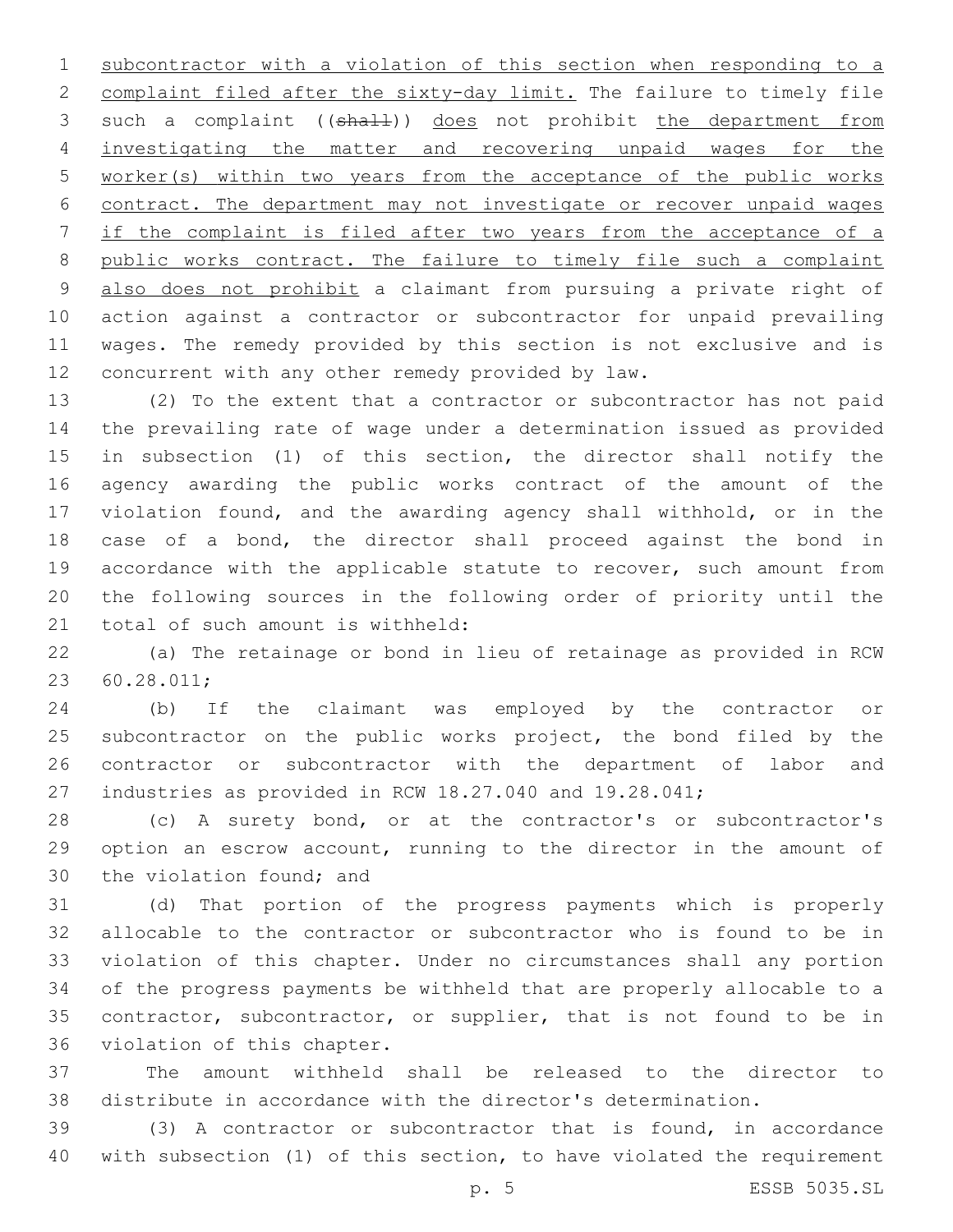1 to pay the prevailing rate of wage ((shall be)) is subject to a civil 2 penalty of not less than ((one)) five thousand dollars or an amount 3 equal to ((twenty)) fifty percent of the total prevailing wage 4 violation found on the contract, whichever is greater, interest on 5 all wages owed at one percent per month, and ((shall)) is not ((be)) permitted to bid, or have a bid considered, on any public works contract until such civil penalty has been paid in full to the director. If a contractor or subcontractor is found to have participated in a violation of the requirement to pay the prevailing rate of wage for a second time within a five-year period, the 11 contractor or subcontractor ((shall be)) is subject to the sanctions 12 prescribed in this subsection and as an additional sanction ((shall))  $is$  not ((be)) allowed to bid on any public works contract for two years. Civil penalties shall be deposited in the public works administration account. If a previous or subsequent violation of a requirement to pay a prevailing rate of wage under federal or other state law is found against the contractor or subcontractor within five years from a violation under this section, the contractor or subcontractor shall not be allowed to bid on any public works 20 contract for two years. The two-year period runs from the date of notice by the director of the determination of noncompliance. When an appeal is taken from the director's determination, the two-year period commences from the date the notice of violation becomes final. 24 A contractor or subcontractor  $((shaH))$  is not  $((be))$  barred from bidding on any public works contract if the contractor or subcontractor relied upon written information from the department to pay a prevailing rate of wage that is later determined to be in violation of this chapter. The civil penalty and sanctions under this 29 subsection ((shall)) do not apply to a violation determined by the 30 director to be an inadvertent filing or reporting error. The burden 31 of proving, by a preponderance of the evidence, that an error is 32 inadvertent rests with the contractor or subcontractor charged with the error. To the extent that a contractor or subcontractor has not paid the prevailing wage rate under a determination issued as provided in subsection (1) of this section, the unpaid wages 36 ((shall)) constitute a lien against the bonds and retainage as provided herein and in RCW 18.27.040, 19.28.041, 39.08.010, and 60.28.011.38

39 (4) The director may waive or reduce a penalty or additional 40 sanction under this section including, but not limited to, when the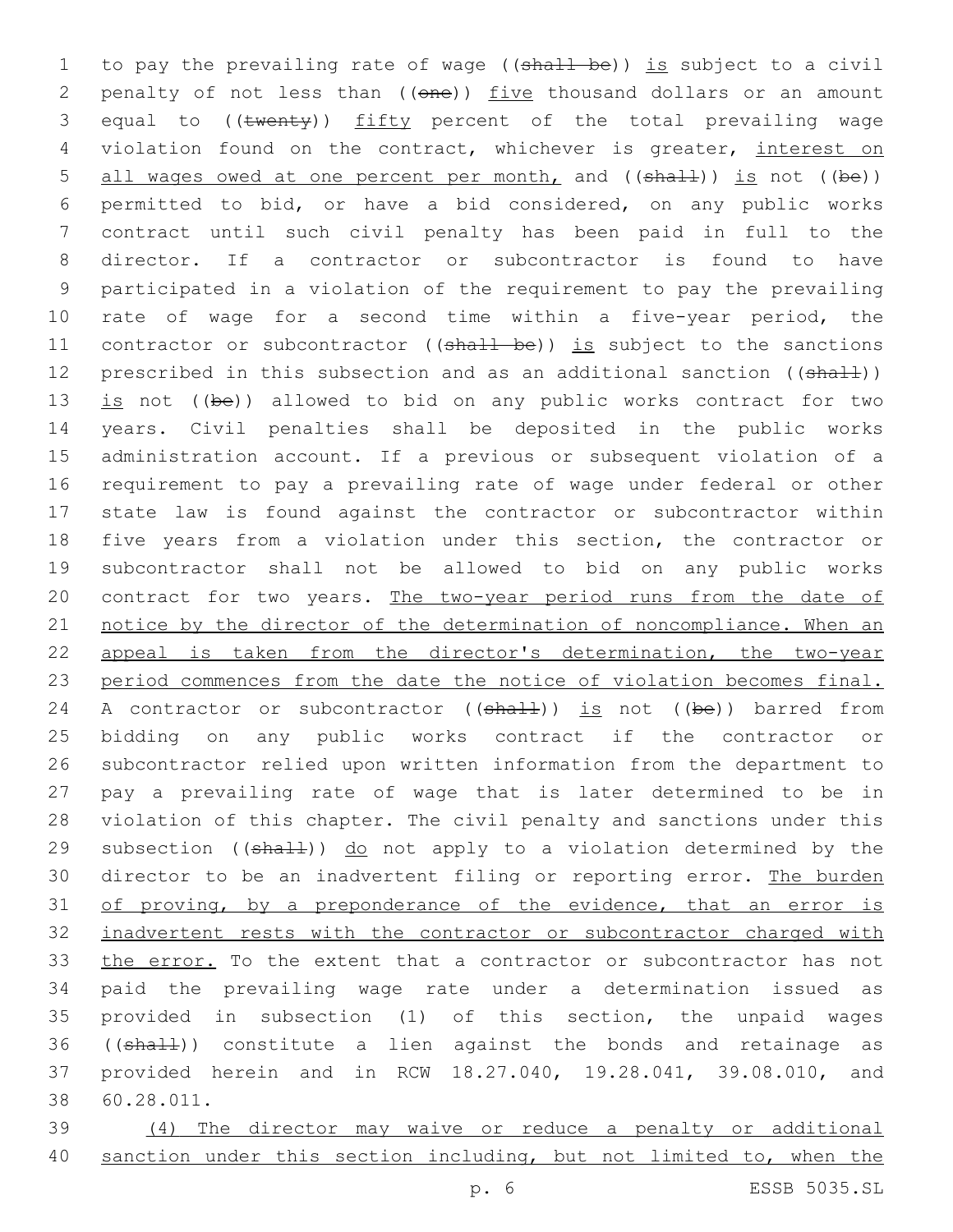director determines the contractor or subcontractor paid all wages 2 and interest or there was an inadvertent filing or reporting error. 3 The director may not waive or reduce interest. The department of labor and industries shall submit a report of the waivers made under this section, including a justification for any waiver made, upon 6 request of an interested party.

 (5) If, after the department of labor and industries initiates an investigation and before a notice of violation of unpaid wages, the contractor or subcontractor pays the unpaid wages identified in the investigation, interest on all wages owed at one percent per month, and penalties in the amount of one thousand dollars or twenty percent 12 of the total prevailing wage violation determined by the department 13 of labor and industries, whichever is greater, then the violation is considered resolved without further penalty under subsection (3) of this section.

 (6) A contractor or subcontractor may only utilize the process outlined in subsection (5) of this section if the department of labor and industries has not issued a notice of violation that resulted in 19 final judgment under this section against that contractor or subcontractor in the last five-year period. If a contractor or subcontractor utilizes the process outlined in subsection (5) of this section for a second time within a five-year period, the contractor 23 or subcontractor is subject to the sanctions prescribed in subsection (3) of this section and may not be allowed to bid on any public works 25 contract for two years.

 NEW SECTION. **Sec. 5.** A new section is added to chapter 39.12 27 RCW to read as follows:

 (1) Each contractor, subcontractor, or employer shall keep accurate payroll records for three years from the date of acceptance of the public works project by the contract awarding agency, showing the employee's full name, address, social security number, trade or occupation, classification, straight and overtime rates, hourly rate 33 of usual benefits, and hours worked each day and week, including any employee authorizations executed pursuant to RCW 49.28.065, and the actual gross wages, itemized deductions, withholdings, and net wages paid, for each laborer, worker, and mechanic employed by the contractor for work performed on a public works project.

 (2) A contractor, subcontractor, or employer shall file a copy of its certified payroll records using the department of labor and